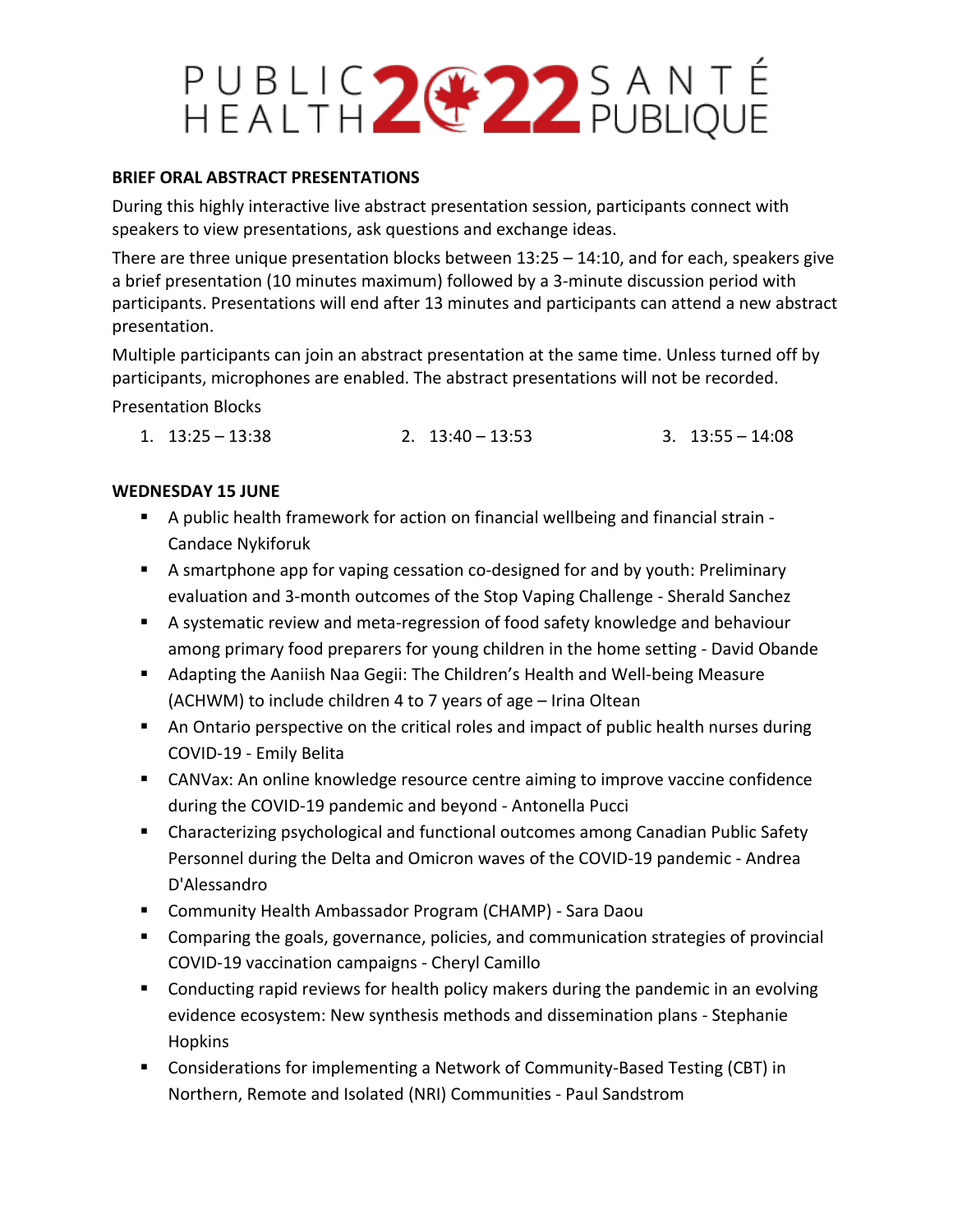# PUBLIC 2 22 SANTÉ

- Cross-sector engagement in Long-term Care Homes (LTCHs) and Retirement Homes (RHs) to address COVID-19 outbreak management – Marwa Tulul
- Cultural safety and anti-racism in MPH curricula: Barriers and facilitators shaping uptake and implementation - Alexandra Kent
- Developmental disorders in Canada: A snapshot of health inequalities and other challenges across the life course - Sarah Palmeter
- Emerging methods for public health surveillance during the COVID-19 Pandemic Emily Clark
- Evidence for sex and gender-informed lower risk alcohol drinking guidelines Nancy Poole
- **Examining the implementation and health outcomes of zero-fee postsecondary** education in Drayton Valley, Alberta - Alexa Ferdinands
- Exploring concerns about violence in the home during the COVID-19 pandemic Dawn-Li Blair
- **Exploring the experiences of homelessness and food insecurity during the COVID-19** pandemic among pregnant and postpartum people in Toronto, Ontario - Barbara Chyzzy
- **From rumour to holler: Amplifying trusted voices in public health Sandra Romain**
- **HPV** immunization: Are we saying the right things to the right people? Riley Urquhart-Ducharme
- **IMPACTED 19: Indigenous women, their families, and communities Tyara** Marchand
- **Inequalities in COVID-19 vaccination uptake and intent in Canada: Results from the** Canadian Community Health Survey 2021 - Ruoke Chen
- **Integration of intersectionality theory in quantitative health equity analysis: A rapid** review and checklist of promising practices to guide the Pan-Canadian Health Inequalities Reporting Initiative - Alexandra Blair
- Leadership training and coaching for COVID-19 immunization: The Ottawa Public Health (OPH) case - Marcela Tapia
- Maternal health literacy and health numeracy conceptualizations in public health: A scoping review - Dahlia Khajeei
- **Diance 1** Ontario's substance use landscape has changed over the past two years: What are the impacts on health equity? - Alexander Wray
- **Dianubity 1** Opioid preference for safe supply among people who use drugs in British Columbia, Canada - Jessica Xavier
- Overdose deaths and the COVID-19 pandemic in British Columbia Heather Palis
- **Prevalence of multimorbidity and chronic diseases in citizens of the Métis Nation of** Ontario - Sarah Edwards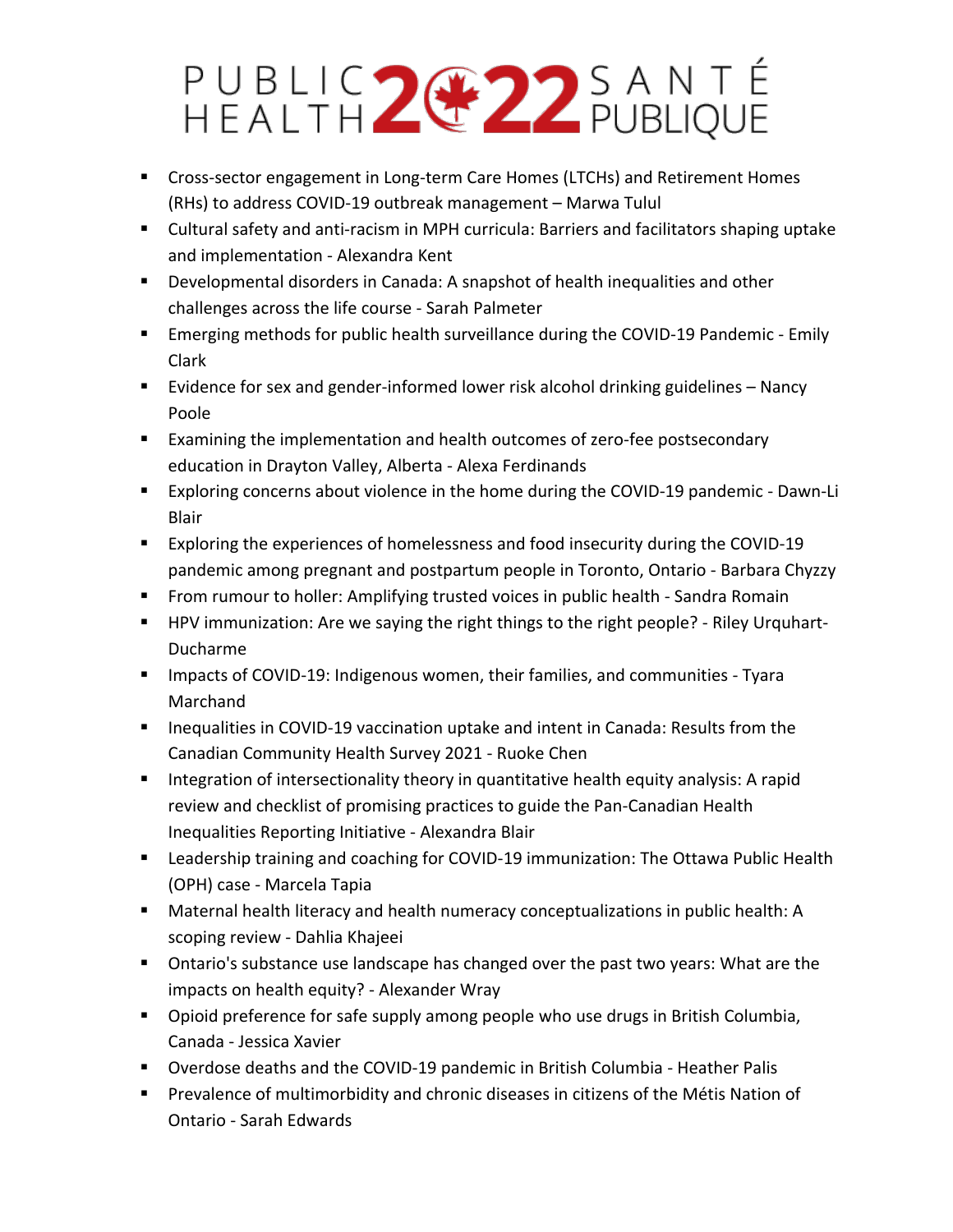# PUBLIC 2 22 SANTÉ

- **Promises and perils: Examining the experiences of health system centralization reforms** on public health governance and practice in three Canadian provinces - Tamika Jarvis
- **The Beauty in Brain Difference: Supporting Inuit families and communities affected by** Fetal Alcohol Spectrum Disorder - Reyna Uriarte
- **The role of teachers in grade 6 school-based immunization programs in British Columbia** - Maya Bird
- This is not an American problem: Lived experiences of Asian-Canadian discrimination during the COVID-19 pandemic - Stephana Julia Moss

### **THURSDAY 16 JUNE**

- A foot in the door: History of early implementation of BC's Risk Mitigation Guidance (RMG) and the potential impacts for future safe supply models - Daniel Gudino
- Alberta family caregivers' needs for the future: Lessons for Canadian public health Tanya L'Heureux
- Catalyzing new partnerships toward implementing COVID-19 Rapid Antigen Testing: Canadian Red Cross and the Ministry of Natural Resources and Forestry – Neyra Adel
- Childbirth and postpartum experiences during COVID-19: Mental health implications for new parents in Canada - Tarrant Marie
- **E** Climate change is impacting mental health in North America: A systematic scoping review of the hazards, exposures, vulnerabilities, risks, and responses - Breanne Aylward
- Corrections as a site for public health renewal Susan Taylor
- COVID-19 Sikh Gurdwara Initiative: A culturally-effective public health intervention Sukhmeet Sachal
- COVID-19 vaccination intention and vaccine hesitancy among citizens of Métis Nation of Ontario - Noel Tsui
- Developing a national operational guidance document for the implementation of supervised consumption services in Canada - Kelsey Speed
- **Discrimination during the COVID-19 pandemic: Assessing the experiences of Chinese** Canadian immigrants through a gender lens - Stephanie Sheng
- **Embracing multi-ethnicity, diversity, and equity: Canadian Red Cross partnership** approach to optimize COVID-19 vaccine coverage - Dharmistha Kaul
- Enacting care by being experts and managing relationships: A discourse analysis of media briefings by MOHs during the COVID-19 pandemic - Sudit Ranade
- **Equity in action: Interventions to improve health equity in pandemic planning, response,** and recovery - Kristia Maatta
- Examining transformations within Indigenous primary health care policy in Alberta: A provincial analysis of policy reform - Danika Goveas